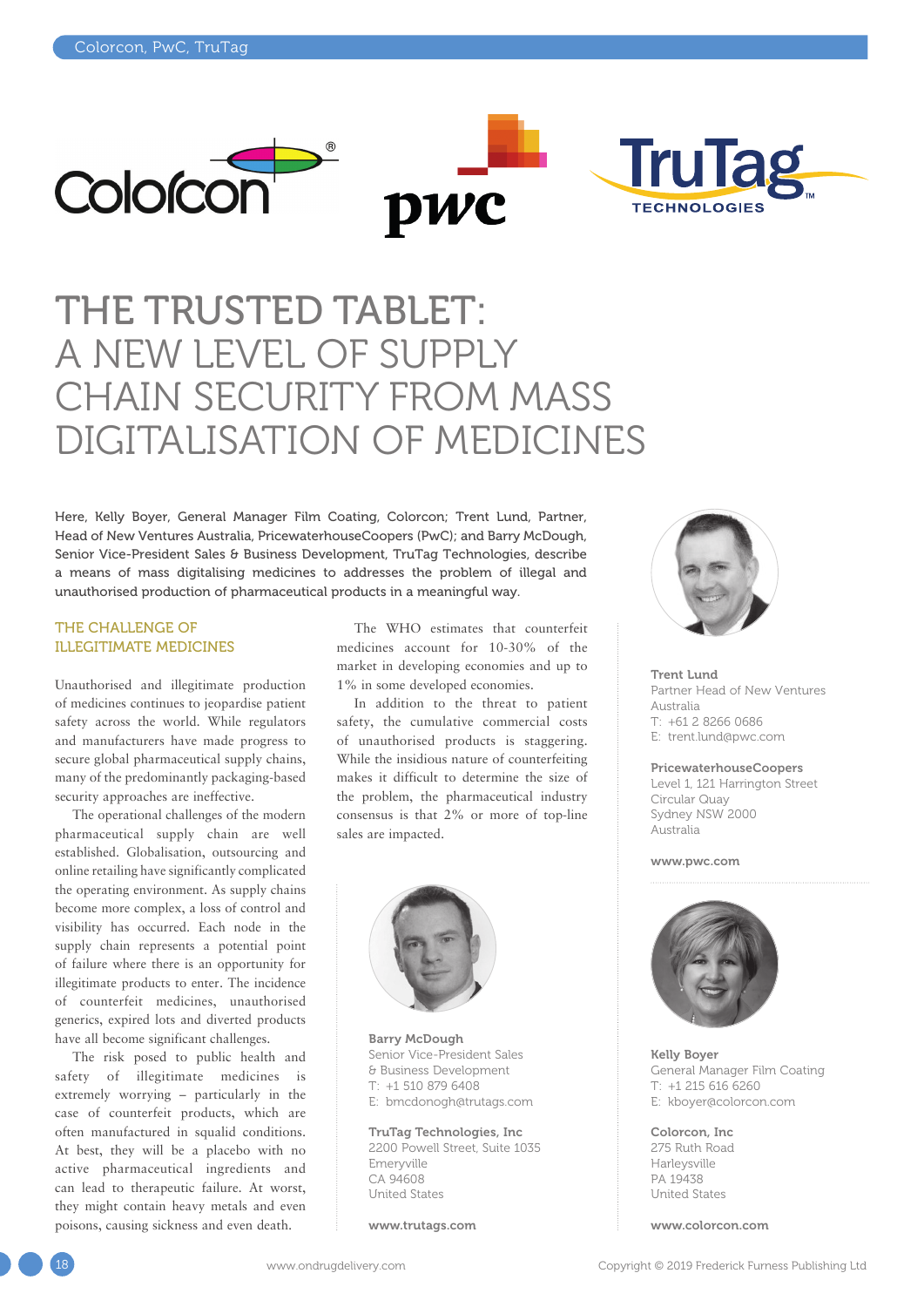Beyond this direct commercial impact, illegitimate medicines have a wider impact on the economy – damaging patient trust, brand reputation, tax revenue, investment and even innovation.

#### INDUSTRY RESPONSE TO ILLEGITIMATE MEDICINES

In response to external supply-chain threats, the pharmaceutical industry has sought to protect products through serialisation and other secure packaging solutions. While every effort helps, there are a number of shortfalls in relying on serialisation and other packaging features as a means of product authentication:

- **Serialisation is not secure**. Serialisation in itself is not a secure solution. Serialised data carriers can be reproduced with ease and en mass, especially where serialisation is sequential.
- **Re-use of original packaging**. Original packaging is retrieved, reused and resold having been filled with counterfeit, expired or unauthorised generic products.
- **Packaging is being copied**. The availability of high-tech, low-cost scanning and production technologies enable sophisticated replication of packaging by counterfeiters that is often indistinguishable from authentic packages.
- **Repackaging**. Pharmaceutical products are often removed from their original packaging and repackaged, rendering the original packaging security features obsolete.

"Serialisation and authentication of packaging on its own cannot be considered a dependable means of product verification. Relying exclusively on this approach provides healthcare professionals and patients with a false sense of security that the product within is genuine."

For these reasons, serialisation and authentication of packaging on its own cannot be considered a dependable means of product verification. Relying exclusively on this approach provides healthcare professionals and patients with a false sense of security that the product within is genuine. In addition, the information systems that store serialisation data and information on provenance are typically not accessible by the general public.

#### A STEP TOWARDS THE DIGITALISATION OF MEDICINES

With the limitations of serialisation and packaging authentication in mind, a coalition of supply-chain partners – Colorcon, TruTags and PwC – came together to offer a new digitalisation approach to solving the challenges of illegitimate medicines. Whilst the benefits of digitalisation of medicines have been well documented, progress towards this goal has been inhibited by the economic and regulatory barriers created by the available technology solutions. The mass application of sensor technology directly on medicine



Figure 1: TruTags are microtags — effectively, edible barcodes — that can be easily and economically incorporated onto tablets.

doses is cost prohibitive for the majority of therapies, while the need for regulatory approval means that implementation can take several years.

This case study presents the findings of a supply-chain simulation in which innovative technologies are utilised to overcome the hurdles for on-dose security solutions mentioned above and illustrate a clear path towards the mass digitisation of medicines.

This simulation demonstrates how supply-chain actors and even patients can be empowered in the verification process, and how medicines can become trusted once more.

Three major technology elements were utilised in the simulation:

#### **1. Application of Edible Barcodes**

The first component of the system is on-product identifiers called TruTags®. TruTags are microtags — effectively, edible barcodes — that can be easily and economically incorporated onto tablets and capsules via existing coatings or inks (Figure 1).

TruTags are made from microparticles of silicon dioxide, a material designated as Generally Recognised as Safe (GRAS) for ingestion and already commonly found in medicines. Because this material is readily present within tablets and capsules, the adoption of TruTags is relatively straightforward even for products that have already been launched on the markets.

During their manufacture, TruTags are encoded spectrally so they reflect light at a known spectral index. This spectral code can be directly associated with a product, a designated market, a production facility or even a batch.

In this supply-chain simulation, TruTags were mixed with a formulated Opadry® complete film coating system, from Colorcon, to create an intelligent coating. This coating was then simply applied to a batch of tablets using a standard coating process.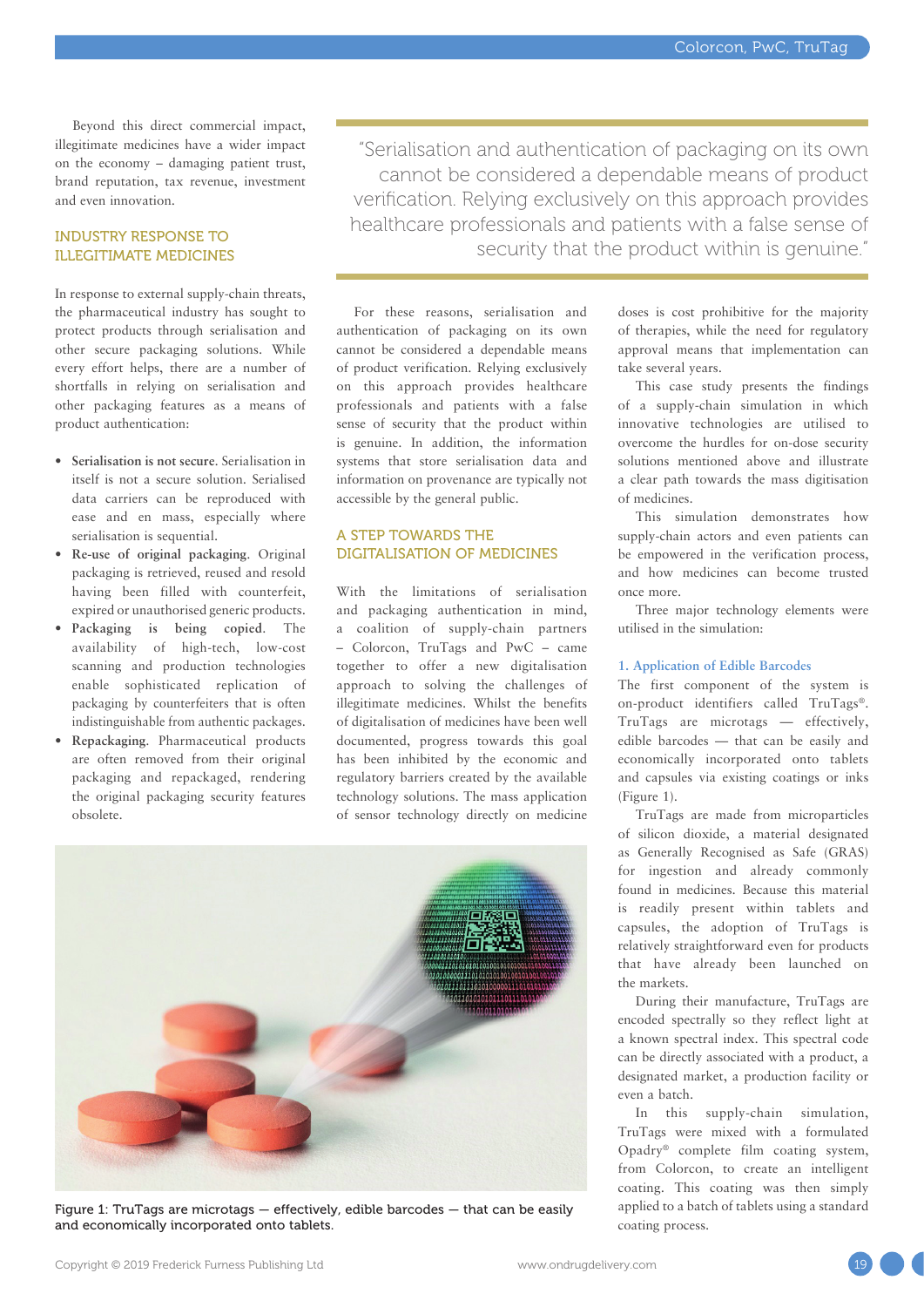

Figure 2: TruTags can be authenticated using either proprietary imagers or by using an application for commonly used cell phones.

#### **2. Authentication of Edible Barcodes**

The second component of the system is the authentication technology. The authentication technology provides a link between the physical tablet and the digital backend. TruTags can be authenticated using either proprietary imagers or by using

"Pharmaceutical brands can communicate directly with their patient populations and personalise the treatment experience – monitoring patient compliance and treatment efficacy, all the while assuring the quality and safety of the medicines being consumed."



Figure 3: Pharmaceutical brands can monitor patient compliance and treatment efficacy.

an application for commonly used cell phones (Figure 2).

The authentication option used depends on the problem the brand is facing and who the company would like to be able to authenticate their products. Various stakeholders can be given the ability to authenticate, from quality assurance and security teams to law enforcement, to healthcare professionals and patients.

In addition to facilitating immediate authentication of medicines, anytime and anywhere, the application of cell phone technology affords an incredible opportunity for patient communication.

Pharmaceutical brands can communicate directly with their patient populations and personalise the treatment experience – monitoring patient compliance and treatment efficacy, all the while assuring the quality and safety of the medicines being consumed (Figure 3).

#### **3. The Digital Backend**

The third component of the solution is a fully integrated, distributed ledger operated by PwC. The platform uses a Google technology called Trillian, a verifiable data structure that provides a transparent, immutable, and cryptographically verifiable transaction log (Figure 4). The platform

"Untagged tablets were successfully identified, as were tablets being authenticated outside of their designated sales markets. No false positives were recorded during the trial."

integrates directly with the authentication application facilitating a secure link between the physical and digital world and delivering absolute supply-chain security and transparency.

As tablets are scanned with the application, the platform is instantly updated providing details on time, location and authentication result.

By setting up exception-reporting, brands can be automatically informed of instances of counterfeit, expired or diverted product.

### THE SIMULATION

The supply-chain simulation of this technology was conducted over a six-month